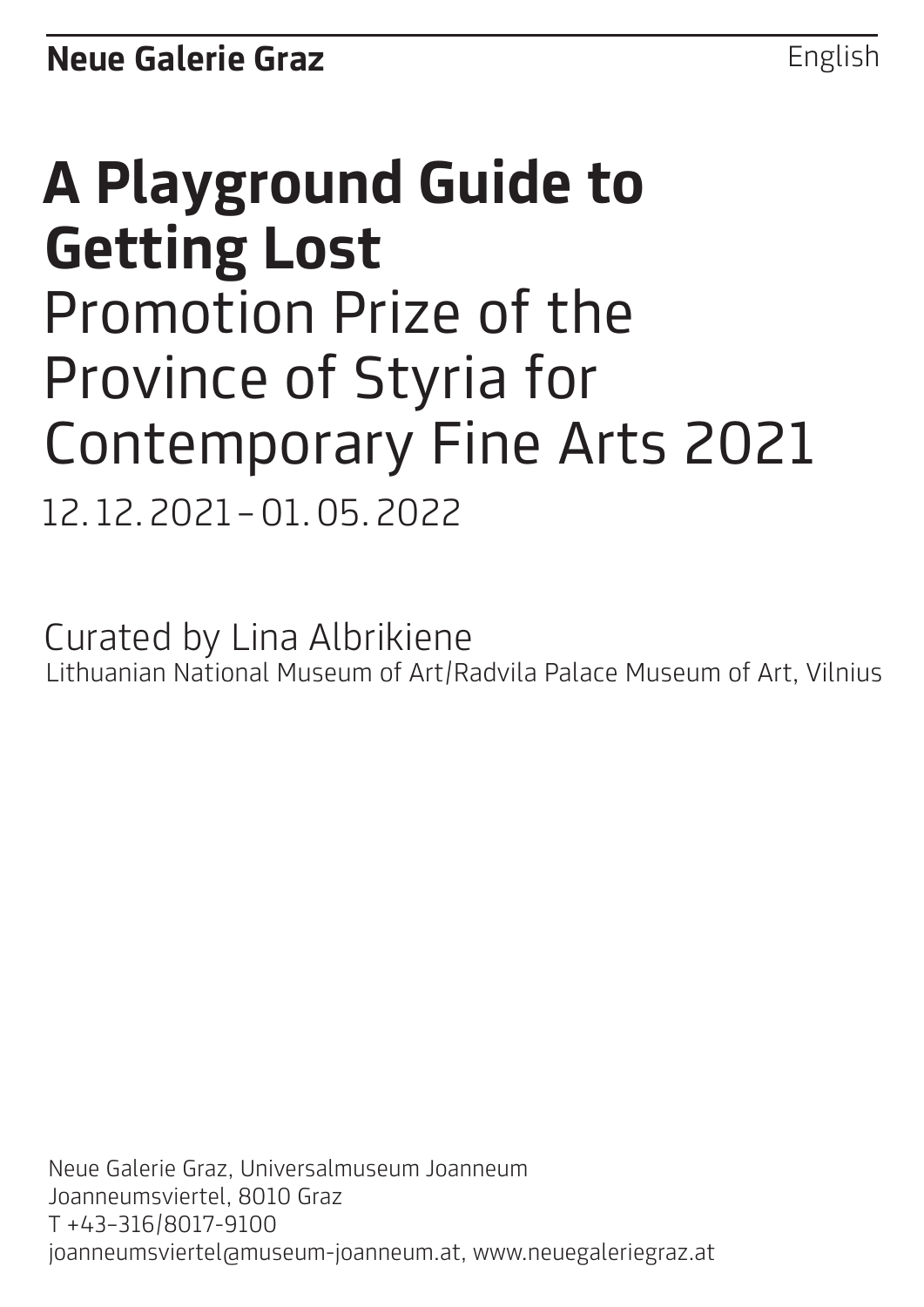# A Playground Guide to Getting Lost



**12 Alfredo Barsuglia**

Former entrance to the museum, Neutorgasse: **12**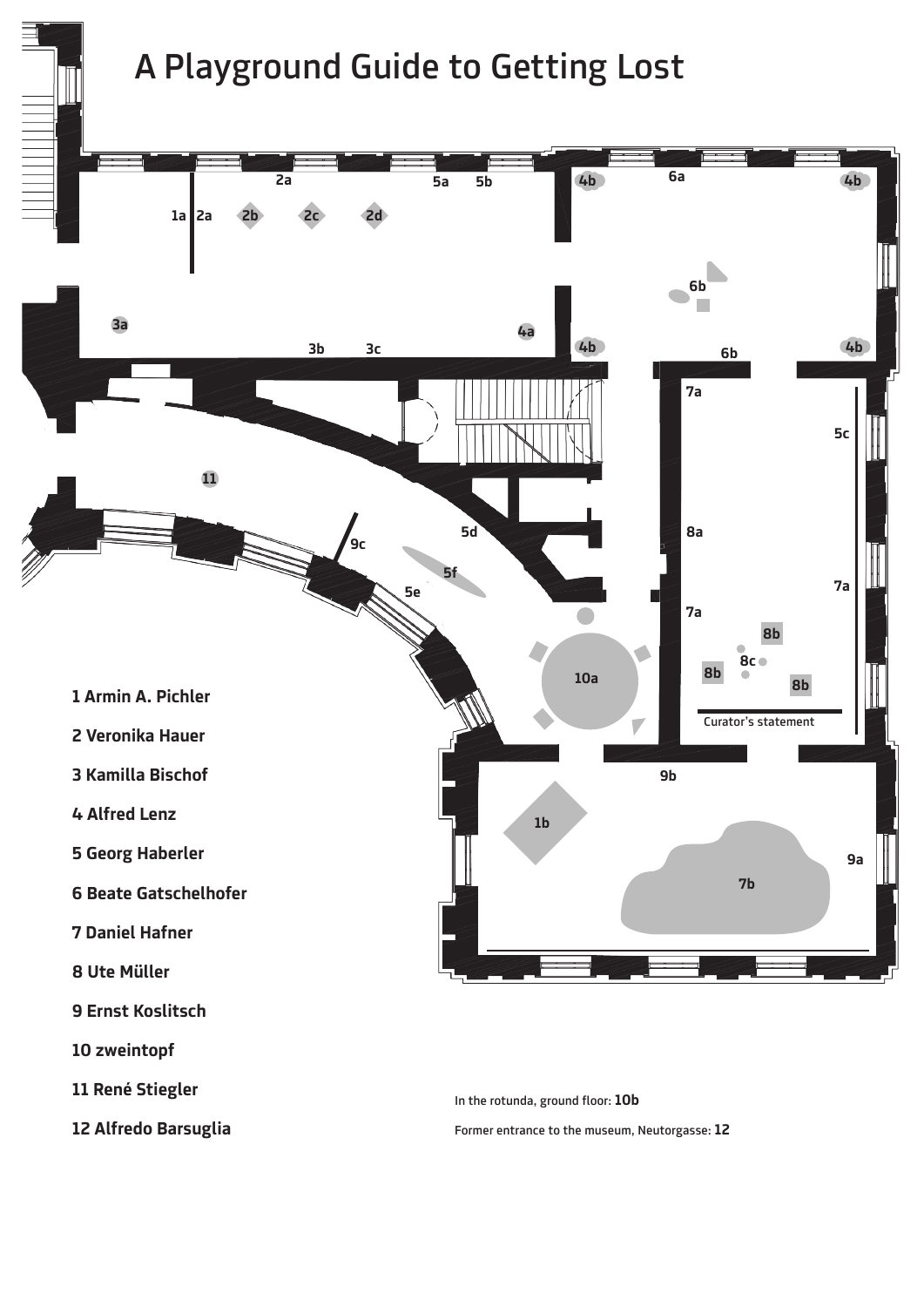**1 Armin A. Pichler**  1a | Inbetween 2021 – Installation View, 2021 Video, Full HD, colour, no sound, 6:37 min

1b | Inbetween, 2021 Stainless steel, wood (oak), 3 × 2,5 m, chain 5 m

**2 Veronika Hauer**  2a | The Animated Alphabet

(H, O, L, I, E, R), 2017–2021 Series von pigment prints, each 100 × 70 cm

2b | I, 2021 Plaster cast, acrylic paint,  $32 \times 10 \times 5$  cm

2c | L (left), 2020 Plaster cast, acrylic paint,  $31 \times 18 \times 5$  cm

2d | E, 2021 Plaster cast, acrylic paint,  $30 \times 20 \times 6$  cm

**3 Kamilla Bischof** 3a | Elephant, 2020 Oil and acrylic paint on plastic,  $58 \times 30 \times 48$  cm

3b | Baba Cool, 2019 Oil on canvas, 200 × 250 cm

3c | Aloe Vera, 2019 Oil on canvas,  $150 \times 180$  cm

## **4 Alfred Lenz**

#### 4a | the cloud dance company extension, 2019

Installation with bike helmet, electric tie holder, table football handle with switch, battery, cable, wire, cotton wool, nylon cord, dimensions variable  $\rightarrow$  To put it on, please contact the supervisor!

4b | Fake Clouds, 2021

Wall paint, cotton wool, wooden construction, wire rope, pulleys, motors, electronic, cable, ca. 10 × 6,75 × 3 m

#### **5 Georg Haberler**

5a | Seabird fly home, 2021 Acrylic Ink, sewing thread and textiles on canvas,  $50 \times 40$  cm

5b | Hot Dog, 2021 Acrylic Ink, sewing thread and textiles on canvas, 50 × 40 cm

5c | Seaspiracy, 2021 Acrylic Ink, sewing thread and textiles on canvas,  $120 \times 100$  cm

5d | Blind Side, 2021 Acrylic Ink, sewing thread and textiles on canvas, 160 × 120 cm

5e | Duero, 2021 Acrylic Ink, sewing thread and textiles on canvas and IKEA bag,  $50 \times 40$  cm

5f | Crocodile Dundee, 2021 Paint, wood and rope,  $70 \times 405 \times 26$  cm **6 Beate Gatschelhofer**

6a | The Order of Chance, 2019 Porcelain on paper, 13-piece series, framed, each 50 × 40 cm

6b | it used to be more fun, 2019–2021 3-part series of objects, poem, stoneware, porcelain, tricycle, metal object, wood, faux leather, rope, 79 × 39 × 54 cm, 53 × 40 × 47 cm, 45 × 31 × 70 cm

**7 Daniel Hafner**  7a | Mosquito Drawings (Observed and simultaneously sketched flight movements of single mosquitos), London, Vienna, Trieste, 2015–2021 Pencil on paper, each 30 × 42 cm

7b | Three Vacuum Cleaners And Oversize Hoses, 2015/2021 Vacuum cleaners, plastic hoses, dry leaves, cables, lighting control desk, spacefilling

**8 Ute Müller**  8a | Untitled, 2020 Egg tempera on cotton, 200 × 150 cm

8b | Untitled, 2021 Latex, steel, aluminium, plastic, cardboard, dimensions variable

8c | Untitled, 2021 Concrete, dimensions variable

**9 Ernst Koslitsch** 9a | The incompetent Dragon, 2021 Acrylic paint, oil pastel and wall paint on cardboard, MDF frame,  $110 \times 100 \times 5$  cm

9b | Hashtag forever, 2021 Found wood, paint, screws,  $152 \times 160 \times 8$  cm

9c | Bon Voyage (Holy Stick), 2021 Wood, paint, screws,  $135 \times 35 \times 5$  cm

#### **10 zweintopf** 10a | Mama & Papa, 2020

Installation with two wooden boxes, painted, with built-in TV simulators, yellow cables, play carpet, concrete lion paw, washed concrete slab, photo of Charles Duke and his family, Houston/Texas, left behind on the moon, Apollo 16, April 16–27, 1972

+ hands today III, 2019 Pigment print, 46,5 × 75 cm, framed

safe, 2018 12 metal letters, textile net, carabiner, height of the letters approx. 30 cm

10b | Tam Tam, 2013/2018/2021 8 party tents without skins, 460 × 460 × 300 cm

**11 René Stiegler**  Scaffolds, 2019 T-shirt (printed), vacuum cleaner, aluminium ventilator, electric motor, speed controller, cable, 80 × 35 × 35 cm

# **12 Alfredo Barsuglia**

+

The big promise, 2021 Wood, plastic, water,  $150 \times 200 \times 200$  cm Courtesy Nicole Gnesa Galerie, Munich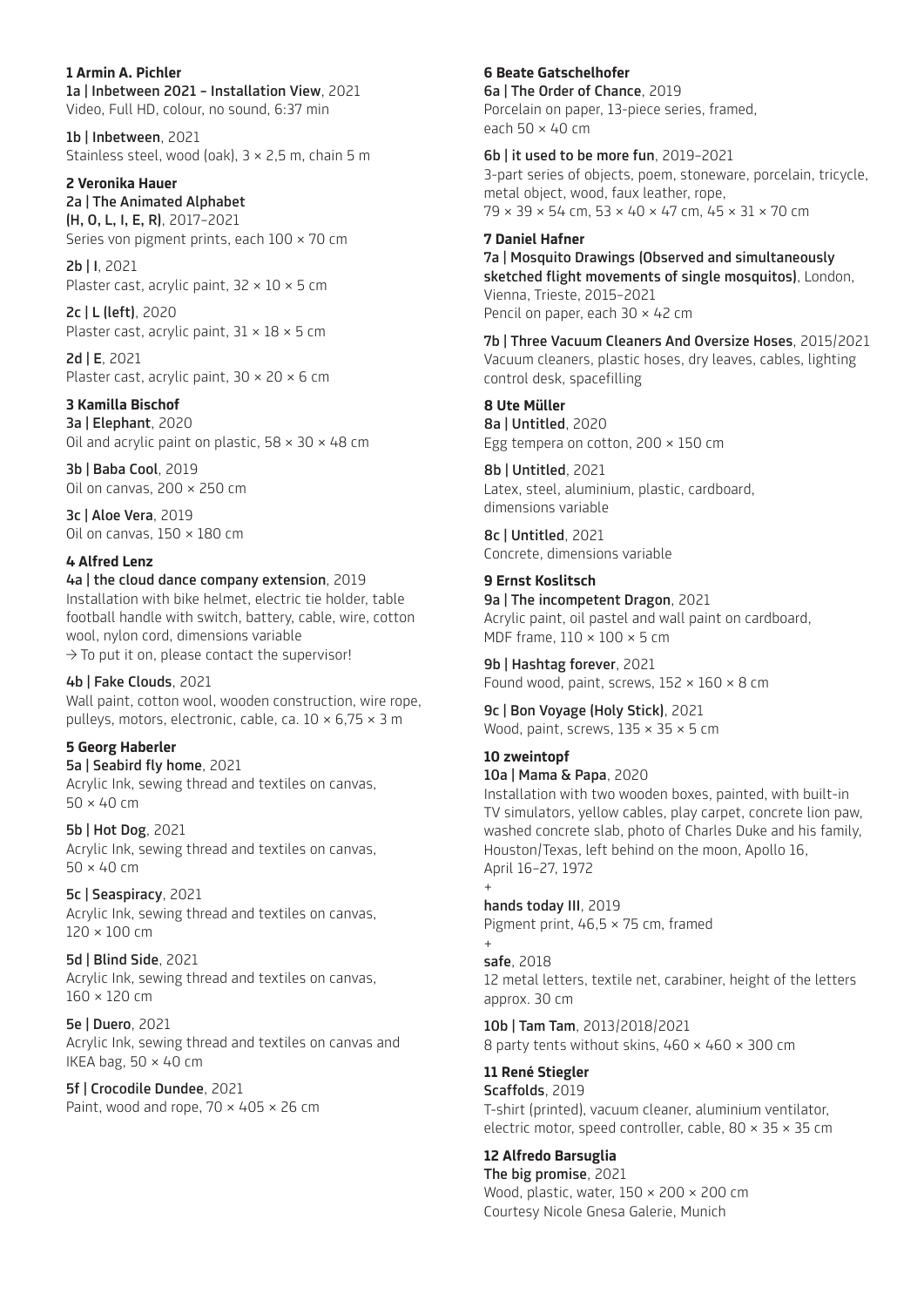# **A Playground Guide to Getting Lost**

## Lina Albrikiene

The mosquito hovering around the space looked as if it were performing, while its flight trajectory was recorded visually on the white sheet of paper. This sounds absurd, and it is—a process of existing and searching for how to survive, probably for both the insect and the human who recorded the line of life. In each case, their awareness was dedicated to the movement, just that one of them was chasing the dot and simultaneously drawing, while the other concentrated on the purpose but neglected boundaries and possible risks. They both remind us of the actions of a child. The first child: trying to connect the dots in order to write the first letters of the alphabet, the second child: ignoring the limits of the playground.

The title of the exhibition, **A Playground Guide to Getting Lost**, suggests three possible clues to interpret the show. The *playground* signifies childhood and its memories, as well as the experience deriving from that past that leads us to emotions, feelings, primary knowledge; *guide* alludes to possible paths, destinations, as well as the uncertainty and assistance needed, inevitable elements of life, especially nowadays; *getting lost*, a term which is not yet explicit, and which depends on how the two previously suggested concepts are interpreted in each person's mind. It may be that a constructive guide will hint at certain reminiscences and will evoke such diverse emotions as fun or sadness, humour or seriousness. Other visitors might well get lost in the maze of their insight—or find the key to as yet unanswered misery. Ultimately, a sense of absurdity will likely be awakened. The art works exhibited in the show could be considered as sort of playthings inviting you to examine the borderlines of our inner self, our (supposed) sense of supremacy, the intensity of your sensitivity and belief. You may question whether the bicycle suffused with some kind of pastel coloured foam is now safe to drive, even though you may eventually realise it is actually made of porcelain. Is it possible to sway on the swing although the seat is attached to an overlong chain? Is it true that the more money you throw into the fountain, the more luck you will get?

We may perceive the exhibition as an unconventional model of a playground, implying the idea of a utopian world, a fantasy we want to live, or the opposite—repulsion. This exhibition is concerned with the notion of childhood, adolescence and adulthood, and the cycles and traps contained within them. The playground shown here can exist only at the subconscious level of each of us.

**A Playground Guide to Getting Lost** brings together twelve artists born and/or living in Styria. Their art works, presented in diverse media, including (sound)installation, sculpture, video, poster, painting, objects and ceramic works, create the atmosphere of a mutated as well as metamorphosed courtyard, or a playground, one could say. However, this impression of the works is only created by placing them together in the way it was done in this exhibition.

The exhibition also highlights the vital role that artists play in contemporary society through the perspectives they bring, from the critical to the engaged, from the idiosyncratic to the poetic. From A to Z, from metamorphic melting objects to a yellow universe, from elements of absurdity to the absurd narratives of life. Every element of this playground exposes its specific mutation.

Artist **Beate Gatschelhofer** used antiquated play equipment to create the installation *it used to be more fun* **(6b)**. These children's toys have grown an outlandish sort of colourful moss or foam. It feels like the moss is still slowly expanding around the objects, as if trying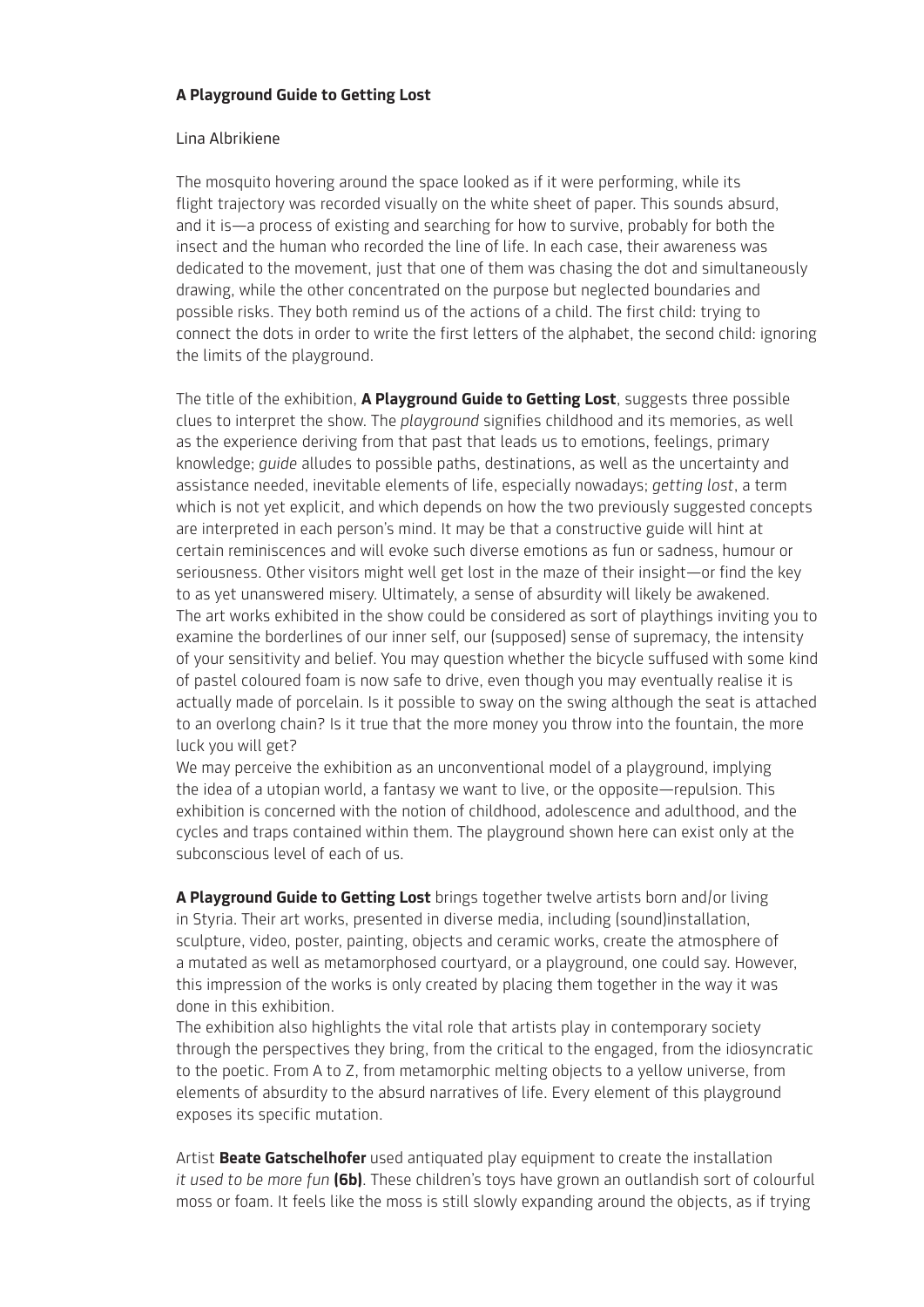to merge with the memories of childhood. It also leads to the sense, the idea that the toys are like monuments, forgotten in the past. The truth is that the moss is actually made from porcelain the artist has created to look like a metamorphic, melting organism. Another work by the same artist titled *The Arrangement of Chance* **(6a)** displays research into random patterns which emerge from dropped porcelain hoops—segments cut from the moulded object. The dropped porcelain adopts shapes of decorative forms like sailor knots assembled in picture frames. They are the trophies combined from more than 1000 random pieces. So fragile, so unique.

An installation **(8b)** by artist **Ute Müller** also recalls metamorphic or volcanic substance. Three little black sculptures rest on plinths. These objects have a chance to change their form due to the softness of the latex they are made from. The artist uses the opportunity of *chance*  in many of her art works. Randomness, layering, multiplication, and imprints are employed, and finally deliberateness and decision when the object is completed. To reveal these objects, Ute Müller used the same stone and made with it different latex imprints, three varied states. Another installation **(8c)** was likewise done by using mould, but in this case, the artist weaved a huge basket and cut it into several segments, filling them in with concrete. The so-called skin was then pealed from the top by burning the basket pieces. The columns that remain are marked with sears and resemble the chimneys or fragile pillars of a village long ago burned down.

In the paintings **(8a)** Müller reveals even more layers. Wrapped together, her figures softly dissolve in the vastness of narratives that plunge into the depth reminding us of an illustrated stained-glass window with a few transparent parts that invoke our attention. From close up, it seems as if the figures are mutating into one unconventional organism that constantly moves and changes its appearance.

Artist **Alfredo Barsuglia** presents a diverse concept of mutation in his installation *The big promise* **(12)**. He also uses stone, though in this case a fake one. Made from plastic to shape the little fountain surrounded by plants, water and snails, it offers a bench to enable the viewer to feel exactly as they would sitting at a city fountain. Yet along with providing visitors with a calm resting place, the fountain has a further purpose: 'The more money you throw into the fountain, the more luck you will receive.' This sentence written next to the installation recalls childhood times when throwing coins into fountains abroad signified belief: both that I will return, and that I will be lucky in the near future. The artist presents the idea of value, happiness and wealth, yet the question remains: doesn't it sometimes feel as if all this is just a fake? Barsuglia suggests throwing one coin or several into the fountain, and seeing what will happen next. Just take a seat in front of the museum and delight in your memories and wishful thinking.

The installation *Three Vacuum Cleaners And Oversize Hoses* **(7b)** by **Daniel Hafner** implies transformation of a household item, here a vacuum cleaner—what our parents asked us to use every weekend with the promise of an ice-cream or new toy. Here the vacuum cleaners are constructed with oversized hoses and surrounded by piles of dry leaves. In their mutation the devices appear inconvincible, as the vacuum cleaners fail to function, standing there without sucking in the leaves. Instead, they assume a role as instruments of sound, revealing noises from the engines and pipes. Daniel Hafner quite often uses elements of nature in his works. In the art piece titled *Mosquito Drawings* **(7a)**, he followed with his eyes an insect flying in the swarm, simultaneously sketching its flight trajectories without looking at the sheet. When the artist lost track of the mosquito, the *blind* drawing was finished. Yet now we see the great solo performance of the mosquito on the stage of the white sheet. The drawings achieve the status of a monument to the insect after its death.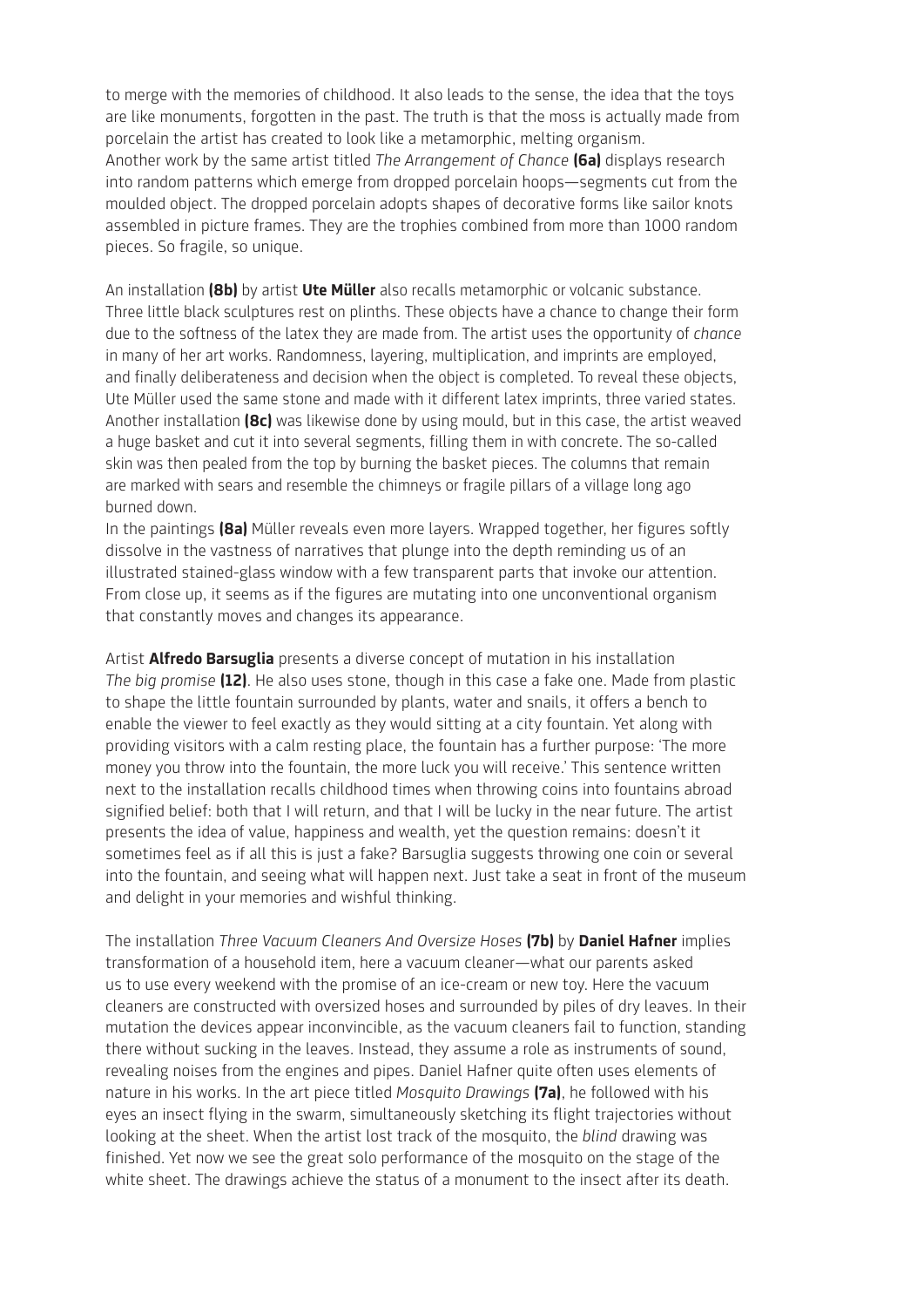Another artist whose artistic practice emerges within the elements of nature and their metamorphosis is **Alfred Lenz,** who often shows charming humour in his art. In the exhibition he installed two small clouds which move around at the ceiling with the help of a mechanism he has created. The space is partly covered in blue, reminding of rooms for baby boys. At first you might believe the work *Fake Clouds* **(4b)** to be the visualised memory from the artist's childhood of carefree summer holidays in Greece. But behind the dancing clouds lie critical ideas. The artist's intention is to reveal the falsity of political news and the disinformation disseminated on social media, and to question our consumption of media. The other work, *the cloud dance company extension* **(4a)**, is interactive, inviting the audience to participate as well. Viewers can put their heads inside the artificial hat-cloud, which has a remote control. Press the button and the little cloud-like elements move around your head and suddenly everyone is cheerful.

The installation by artist's duo **zweintopf** called *Mama & Papa* (Mom & Dad) **(10a)** mirrors the subject of this exhibition. The installation consists of five segments. One part: two fake TVs in front of each other showing nothing but a flashing RGB coloured light. These simulated TVs are used to pretend the presence of people in the house and so to distract burglars. But the simulated TVs in the installation context could be also interpreted in the way the title suggests—both screens represent mother and father who are separately watching their TV shows without any contact, so while being together *here and now,* they are mentally far apart. One object which connects them is the round children's carpet lying in between the TVs and possibly signifying a child. Another element of the installation is the photo which is mounted on a tripod with animal's paws at the end of its supports, showing three fists: two human and a sculptural one made from stone. This may be a reference to the idiom *from hand to hand* in this context. It suggests two different meanings: either the strong belief in a family ethos—to keep all under control or to remain at close quarters in a conflict. The fourth element of the installation titled *safe* is directed much more at the second meaning: the metal letters taken from the facade of an insurance company and placed into a net from which the letter *U* is falling out might indicate the collapsing family model. But next comes the fifth segment of the installation which brings back the optimistic meaning of the family order. This segment is a photo found on the Internet. It represents the family picture of the astronaut Charles Duke who left the photo on the surface of the moon when he landed there in 1972. In the rotunda on the ground floor there is a second work by zweintopf with the title *Tam Tam* **(10b)**. You might think it is made out of specially prepared metal pieces—but not from this artistic duo. Most of the time in their art practice they use ready-mades. *Tam Tam* is a sculpture made from metal tent frames. The artists call it 'eight party tents without a skin'. The structure loses its real function. The artists used it for several performances, for instance, by pushing it from a hill. The object itself acquires the function of an enormous toy—an irregularly-shaped hollow ball fit for a giant.

**Armin A. Pichler** shows a swing that no longer serves a purpose. The seat of a swing is hooked on a overlong chain **(1b)**. In the exhibition space the swing is empowered with the status of a monument. A monument declaring impossibility, and within the concept of the exhibition, representing the culmination of childhood—the presence of borderlines which encompass adulthood instead. The second part of Pichler's work is a video documentation with the artist swinging in a specially made pit where the same swing regains its function, revealing a wider range of interpretation, as well as the title *Inbetween*. There are choices given to the child and the adult. Firstly, the swing is a symbol of a careless childhood. But if we look at this object as an adulthood game, then it remains a metaphor for life and existence. Moving up and down, forwards and backwards, rising and falling... As humans we all experience that. As the artist quotes: 'Man is only fully a human being when he plays.' (Friedrich Schiller)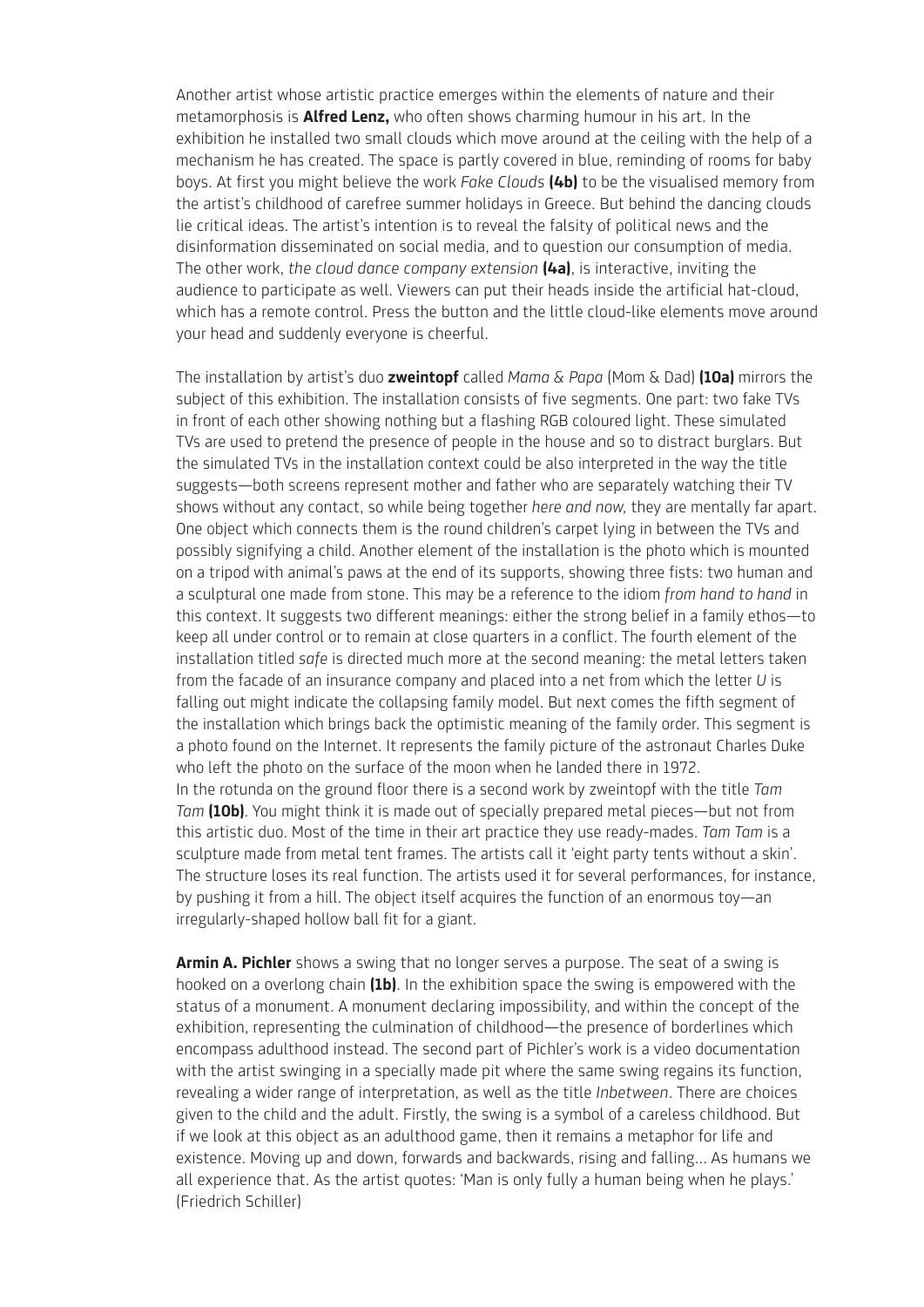The conceptual mutation of the ready-made object is presented by **René Stiegler** in his installation *Scaffolds* **(11)**. The title of the work sounds fallaciuos but it is meant metaphorical instead. The artist is interested in exploring human connections within technology and its constant development. He claims that technological inventions are part of being human. They pump satisfaction through bodies, triggering desires and imitating humans. The installation consists of a vacuum cleaner and a t-shirt with a printed image of a masculine body. The 'body' gets its shape when the vacuum cleaner is turned on and inflates the body. The work raises questions about sexuality, fragility and technology as well as male control—subjects which are essential for youngsters today.

But let's go back to the point of primary knowledge I mentioned at the beginning of the text. Learning the alphabet and speech is one of the exploratory elements that viewers will experience in the show. Artist **Veronika Hauer** exhibits posters and sculptures. All of them represent letters in a conceptual approach. Hauer designed posters **(2a)** with elements inspired by three historic primers: one of these sources of inspiration is an illustrated page from Tom Seidmann-Freud's book *Hurray, we are reading, Hurray, we are writing* from 1930; secondly, her own poems/alliterations written for each letter which are inspired by British artist Walter Crane's book *The Absurd A.B.C.* from 1874; thirdly, her own drawings of embodied letters, the idea for which came from *An Animated Alphabet*—made by another Walter Crane, this one an American artist. The performativity of the body is essential for the artist's work. She declares that letters can be found in the silhouettes of the body. In her sculptural works Hauer unifies letters and body parts, for instance, the leg and the ear **(2b–d)**. In an ironic and critical way, she introduces a sculptural letter—a gesture showing the fig sign which symbolises an insult or the denial of a request. Nowadays evoking humour, this gesture brings us back to our experience as children.

Seemingly archaic, cave painting-like images appear in the works of **Georg Haberler (5a–e)**. He uses an unusual method for the genre of painting. Haberler stitches on the canvas with a sewing machine, applying Acrylic Ink on the threads from the back of the picture. The style of his paintings recalls the drawings we used to do in our childhood or reminds of fanciful medieval atlases. Remarkable, humorous narratives are balanced with depictions of animals both underwater and on land, plants and mobile structures. Subjects range from ancient Greek-like columns to modern inventions. His imaginative world is full of motion, ceaselessly so. The pink strap wrapped tightly as a frame around the paintings reflects coloured light on the wall and emphasises narrative continuity. The titles that the artist gives to his paintings often have a infantile, naive or nostalgic flavour: *Hot Dog*, *Seabird fly home, Seaspiracy.* Apart from the paintings in the exhibition space, Haberler has created the huge wooden *Crocodile Dundee* **(5f)**, the character that already appears as a signature in all of his paintings.

**Ernst Koslitsch** opens up his *Yellow Universe* to the public. His imaginative world arises from the yellow painted wooden panels he finds on construction sites. Diverse figurative creatures are blended into one cosmos recalling a family tree that displays the significance of all the folks depicted on it—the folks who lived on the nowhere island which has probably been colonised by now. His works also bring into mind sacred altars. One of the works shown in the exhibition, *Holy Stick* **(9c)***,* even implies the idea of sanctity—the untouchable, fragile little universe within the sacred yellow colour. The work *Hashtag forever* **(9b)** brings us to the present—the social media era, specifically Instagram, which displays little images of each of our worlds: imaginative or real ones which in all honesty nobody questions at all. One of the missions there is possibly to emphasise one's distinctiveness and, at the same time, to reveal how you remain an *incompetent dragon* **(9a)**, as the artist suggests in the title of one his paintings.